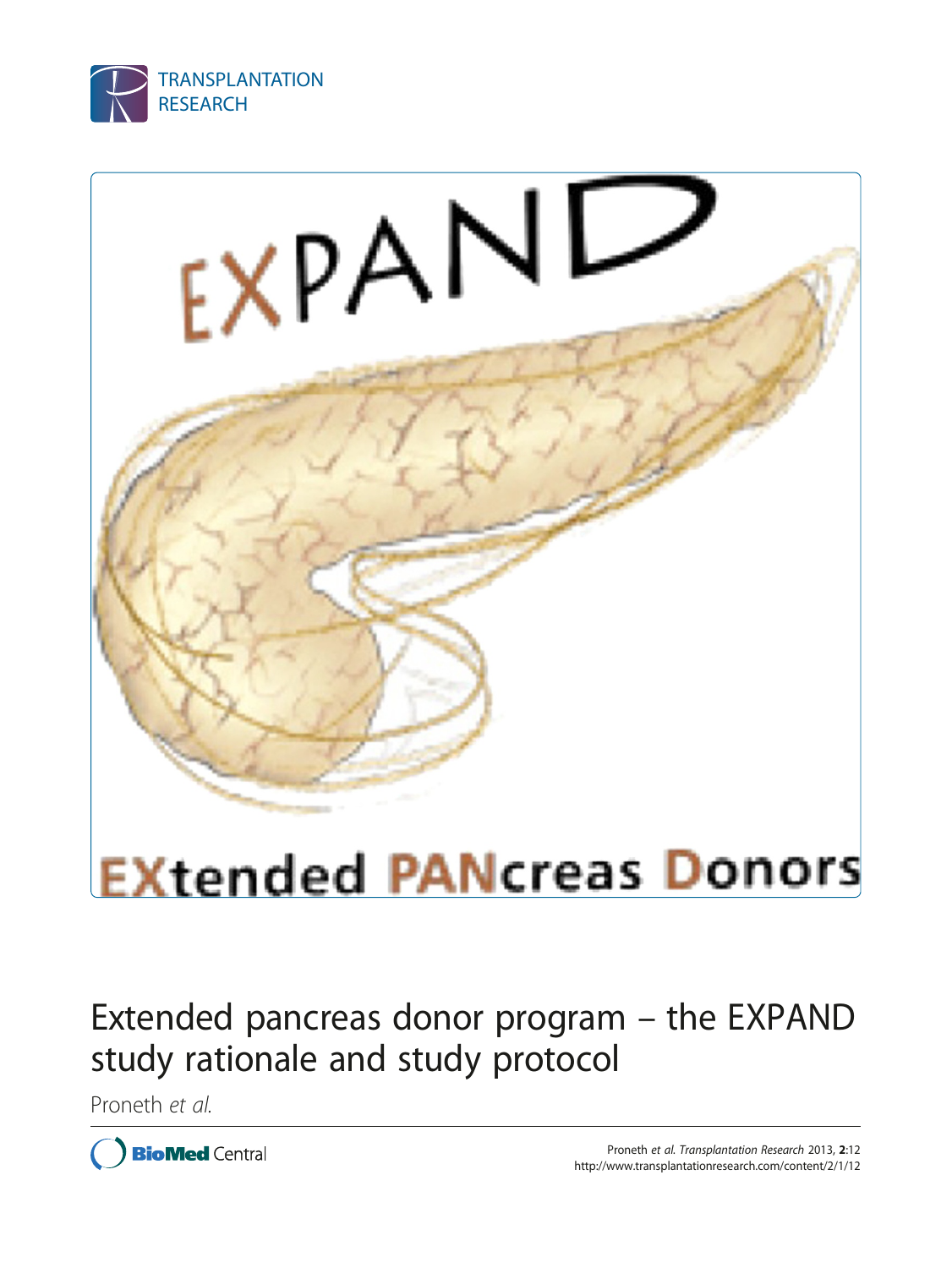# **CLINICAL TRIAL PROTOCOL CLINICAL TRIAL PROTOCOL**



# Extended pancreas donor program – the EXPAND study rationale and study protocol

Andrea Proneth<sup>1</sup>, Andreas A Schnitzbauer<sup>1,2</sup>, Florian Zeman<sup>3</sup>, Johanna R Foerster<sup>1</sup>, Ines Holub<sup>1</sup>, Helmut Arbogast<sup>4</sup> , Wolf O Bechstein<sup>2</sup>, Thomas Becker<sup>5</sup>, Carsten Dietz<sup>6</sup>, Markus Guba<sup>4</sup>, Michael Heise<sup>7</sup>, Sven Jonas<sup>8</sup>, Stephan Kersting<sup>s</sup> , Jürgen Klempnauer<sup>10</sup>, Steffen Manekeller<sup>11</sup>, Volker Müller<sup>12</sup>, Silvio Nadalin<sup>13</sup>, Björn Nashan<sup>14</sup>, Andreas Pascher<sup>15</sup>, Falk Rauchfuss<sup>16</sup>, Michael A Ströhlein<sup>17</sup>, Peter Schemmer<sup>18</sup>, Peter Schenker<sup>19</sup>, Stefan Thorban<sup>20</sup>, Thomas Vogel<sup>21</sup>, Axel O Rahmel<sup>22</sup>, Richard Viebahn<sup>19</sup>, Bernhard Banas<sup>23</sup>, Edward K Geissler<sup>1</sup>, Hans J Schlitt<sup>1</sup> and Stefan A Farkas<sup>1\*</sup>

# Abstract

Background: Simultaneous pancreas kidney transplantation (SPK), pancreas transplantation alone (PTA) or pancreas transplantation after kidney (PAK) are the only curative treatment options for patients with type 1 (juvenile) diabetes mellitus with or without impaired renal function. Unfortunately, transplant waiting lists for this indication are increasing because the current organ acceptability criteria are restrictive; morbidity and mortality significantly increase with time on the waitlist. Currently, only pancreas organs from donors younger than 50 years of age and with a body mass index (BMI) less than 30 are allocated for transplantation in the Eurotransplant (ET) area. To address this issue we designed a study to increase the available donor pool for these patients.

Methods/Design: This study is a prospective, multicenter (20 German centers), single blinded, non-randomized, two armed trial comparing outcome after SPK, PTA or PAK between organs with the currently allowed donor criteria versus selected organs from donors with extended criteria. Extended donor criteria are defined as organs procured from donors with a BMI of 30 to 34 or a donor age between 50 and 60 years. Immunosuppression is generally standardized using induction therapy with Myfortic, tacrolimus and low dose steroids. In principle, all patients on the waitlist for primary SPK, PTA or PAK are eligible for the clinical trial when they consent to possibly receiving an extended donor criteria organ. Patients receiving an organ meeting the current standard criteria for pancreas allocation (control arm) are compared to those receiving extended criteria organ (study arm); patients are blinded for a follow-up period of one year. The combined primary endpoint is survival of the pancreas allograft and pancreas allograft function after three months, as an early relevant outcome parameter for pancreas transplantation.

**Discussion:** The EXPAND Study has been initiated to investigate the hypothesis that locally allocated extended criteria organs can be transplanted with similar results compared to the currently allowed standard ET organ allocation. If our study shows a favorable comparison to standard organ allocation criteria, the morbidity and mortality for patients waiting for transplantation could be reduced in the future.

# Trial registration: Trial registered at: [NCT01384006](http://www.clinicaltrials.gov)

Keywords: Pancreas transplantation, Organ allocation, Extended donor criteria, Rejection

\* Correspondence: [stefan.farkas@ukr.de](mailto:stefan.farkas@ukr.de) <sup>1</sup>

<sup>1</sup>Department of Surgery, University Hospital Regensburg,

Franz-Josef-Strauss-Allee 11, 93053 Regensburg, Germany

Full list of author information is available at the end of the article



© 2013 Proneth et al.; licensee BioMed Central Ltd. This is an Open Access article distributed under the terms of the Creative Commons Attribution License [\(http://creativecommons.org/licenses/by/2.0\)](http://creativecommons.org/licenses/by/2.0), which permits unrestricted use, distribution, and reproduction in any medium, provided the original work is properly cited.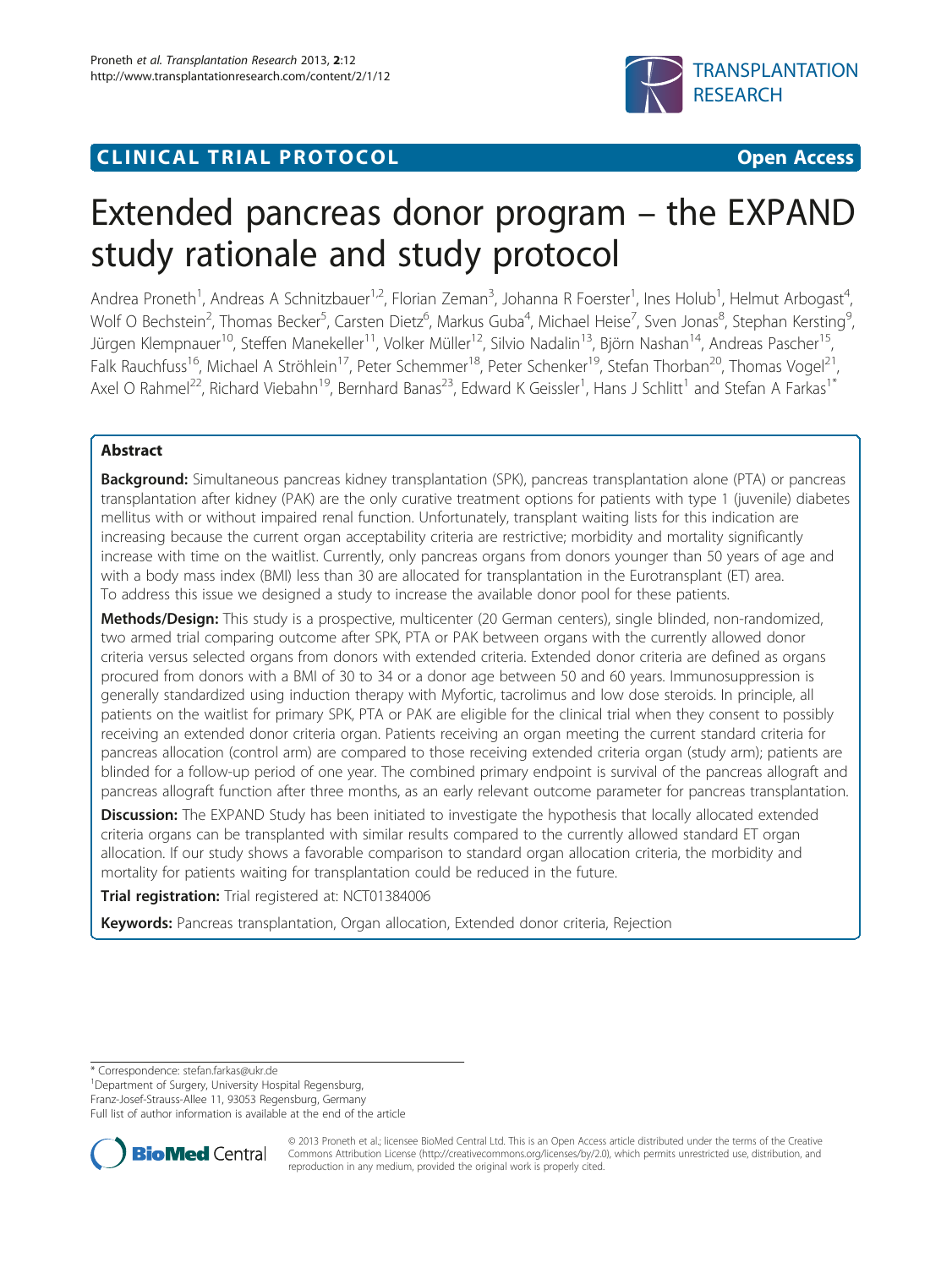### Background

Patients with type 1 (juvenile) diabetes mellitus generally suffer from long-term complications, most of which are related to vascular disease. Associated nephropathy can lead to dialysis with its own major risk factors for cardiovascular disease and a low quality of life. Simultaneous pancreas kidney transplantation (SPK) or pancreas transplantation after kidney (PAK) are the only curative treatment options for type 1 diabetic patients with impaired kidney function [\[1,2\]](#page-7-0). The aim of SPK is to optimize blood sugar control, prevent retinopathy progression and reduce other cardiovascular diseases, thereby restoring life quality and length [[3-5\]](#page-7-0). Indeed, if SPK can be done before the patient requires dialysis, the positive effects are even more dramatic [[6,7](#page-7-0)]. For instance, progressive retinopathy is halted or even reversed after SPK [[8\]](#page-7-0) and PAK [[9](#page-7-0)], and motor and autonomous nerve functions improve [[10](#page-7-0)]. Pancreas transplantation alone (PTA) is restricted to patients with good renal function who suffer from brittle diabetes or frequent hypoglycemia; this is the only treatment option allowing non-uremic patients with brittle diabetes long-term insulin-independency.

Waitlists are constantly increasing in the Eurotransplant (ET) area. In 2000 there were 195 people on the waitlist for pancreas or islet cell transplantation, with a total of 331 transplantations performed in that year. In 2010 the waitlist increased to 337 patients, but only 249 transplantations were possible. Thus, time on the waitlist in Germany almost doubled within the last ten years and is now close to two years (data provided by ET), leading to a significantly worse outcome and higher morbidity for the patients. One major reason for this decline may be the fact that – with constantly increasing mean donor age - a large number of pancreas allografts potentially eligible for transplantation were excluded by the ET pancreas allocation system (EPAS) until December 2011. Those criteria excluded donors older than 50 years and those with a body mass index (BMI) ≥30 (ET Manual Version 26 May 2009). As the average age of a post-mortal organ donor in the ET area is now 58 years, donor selection by age has been a major factor contributing to the current donor pancreas shortage. In Germany (year 2009), the total number of deceased organ donors was 1,217. However, only 407 donors were at an acceptable age of < 50 years. Altogether, 594 patients were not even screened for pancreas donation due to age, regardless of all other medical conditions. In addition, approximately 13% of potential donors were not eligible for pancreas donation due to the BMI restriction (data provided by Deutsche Stiftung für Organtransplantation e.V. (DSO)). Moreover, in the ET-area pancreas grafts are allocated without local priority, frequently leading to rather long ischemic times due to transportation issues. In summary, because of the shortage of organ donors there is a critical need to use more of the available pancreas grafts for transplantation [\[11](#page-7-0)].

Currently, available retrospective data from centers outside of the ET area suggest a similar outcome after transplantation using extended criteria organs; however, there is no prospective controlled trial addressing this issue. Therefore, the aim of our multicenter trial is to investigate the hypothesis that organs from donors 50 to 60 years old or with a BMI higher than 30, using local allocation with shorter ischemic times, can be transplanted with similar results compared to the standard criteria organs. The potential benefit for the patient who agrees to be transplanted with an extended donor criteria (EDC) pancreas (simultaneously with a standard kidney from the same donor) is a reduced waiting time with increased survival and life quality. This could mean that patients will be free from dialysis and insulin therapy earlier than presently expected in this region. We suggest that all pancreas transplantation programs in Germany (later, in the ET area) will benefit from this allocation system, as these EDC allografts will be available in addition to the pancreas grafts allocated currently, thereby increasing the pool of organs for pancreas transplantation. If the EXPAND study shows that EDC pancreases can be used with a regional allocation system without additional risk, this will potentially lead to a readjustment of pancreas allocation towards a regional allocation and transplantation system, which might achieve better results for more pancreas transplant recipients.

# Methods/Design

#### Objectives and study concept

This study is a prospective, multicenter, single blinded, non-randomized, two-armed trial comparing outcome after SPK, PTA or PAK transplantation of organs with the currently allowed standard donor criteria to organs of donors with extended criteria. Extended criteria means a BMI 30 to 34 or donor age between 50 and 60 years. The enrollment phase will be three years with a follow-up period of one year. The primary endpoints are pancreas allograft survival and function at three months after transplantation. Our hypothesis is that pancreas organs of donors with extended criteria if transplanted regionally will have a similar function compared to organs with the currently allowed criteria. Overall survival, kidney and pancreas allograft function and survival, incidence of dialysis, post transplant insulin requirement, as well as infections and cardiovascular events will be assessed as secondary endpoints during the one-year follow-up. Secondary endpoints additionally include a quality of life assessment, biopsy proven acute rejections and time on the waitlist. In this study, patients who receive a standard criteria organ will be included in the control arm, and an equal number of patients who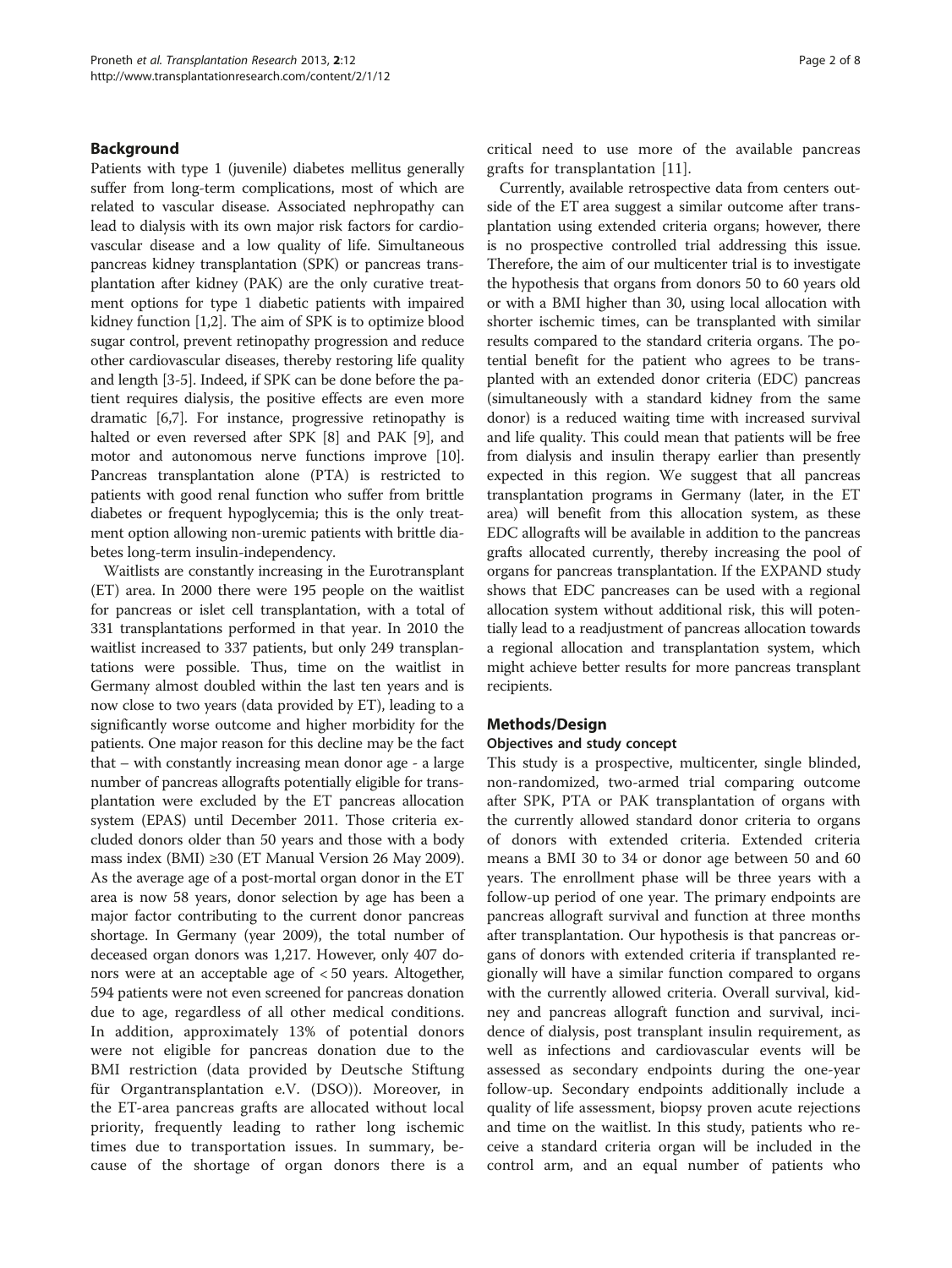receive an EDC organ will be included in the study arm (Figure 1).

The EXPAND Study is an investigator-initiated trial for which the University Hospital Regensburg is the sponsor. Funding assistance is through grants provided by Astellas (Munich, Germany) and Novartis GmbH (Nürnberg, Germany).

### Allocation system

The allocation algorithm for potential deceased pancreas donors is regulated and defined in the ET handbook, section 7.1: Pancreas Allocation Algorithms. One reason for the decline in availability of pancreas allografts is the strict exclusion criteria set by the EPAS. As already mentioned, the main cut-off criteria for donors are age > 50 years or BMI  $\geq$  30 (current, standard criteria). For organs within the current criteria, allocation is performed according to HLA matching to the recipient, urgency status of recipient, waitlist time, and so on. Local distribution aspects are not part of the current allocation system, resulting in relatively long cold ischemic times in many cases.

For the EXPAND Study to allow allocation of EDC organs (age 50 to 60 or BMI 30 to 34) all responsible national and European authorities have been included in the development of an alternative rescue allocation system. ET and the German Medical Legislation Authorities, as well as the national Organ Procurement Organization (DSO) have been actively involved. In December 2010, ET established a rescue allocation system for extended criteria pancreas donors for the purposes of the EXPAND Study.

All deceased potential pancreas donors are screened for eligibility with regard to the current allocation al-

gorithm. Organs meeting the standard criteria will be allocated to control arm patients. Other potential organs of donors with EDC who are between 50 and 60 years of age or have a BMI of 30 to 34 are now allocated according to the so-called 'Beschleunigtes Vermittlungsverfahren' ('rescue allocation'), which has recently been implemented in the ET allocation system for extended pancreas use in Germany as part of this study. These organs are allocated only regionally to ensure a cold ischemic time of less than 12 hours. Other donor criteria are used to identify potential donors such as serum amylase or lipase, time on the ICU for the donor or use of vasoactive drugs; the risk/ benefit assessment is made at the discretion of the transplant surgeons in both groups, with no distinct cut off line for those parameters.

Organ procurement and transplantation procedures are carried out according to internationally defined standards of organ procurement and pancreas transplantation. In Germany, arterial perfusion with histidine-tryptophan-ketoglutarate (HTK) solution is routinely performed and a backtable perfusion through the portal vein is recommended. In the case of an EDC organ, the regional allocation is performed with the following rules:

- 1. Regional centers receive organ offers in a rotation pattern. This means that every center receives (in a pre-defined fashion) sequential organ offers independent of the size of their waiting list or number of pancreas transplantations per year.
- 2. In case the first center rejects the offer, the organ is automatically offered to the procuring site.

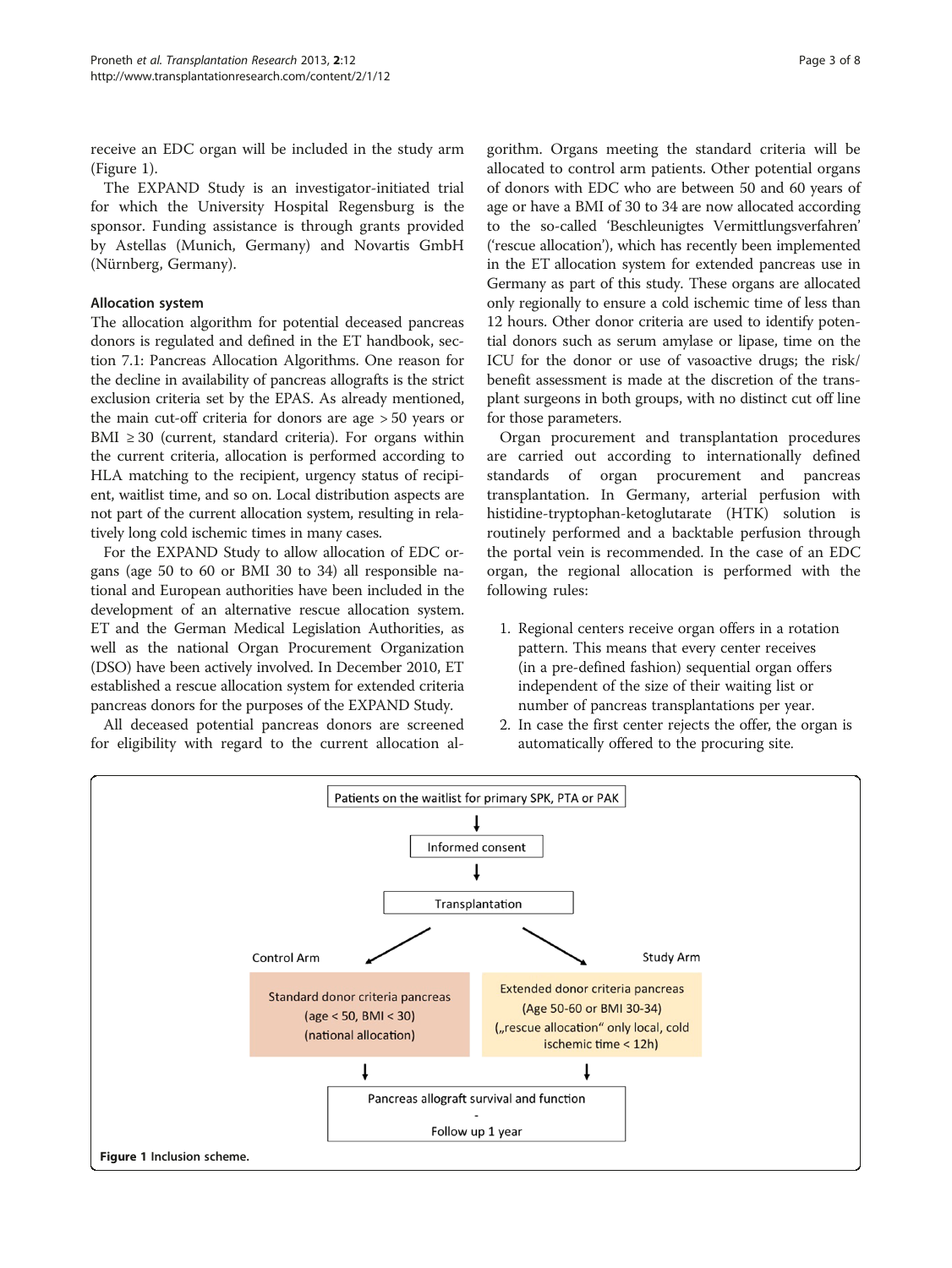The center receiving an offer can choose any (consented) recipient of the same ABO blood type, with a negative cross match, in their center for the transplantation. These rules aim for a fair local distribution, support small and very dedicated centers, and attempt to minimize coldischemic time.

#### Study population

All patients on the waitlist for primary SPK, PTA or PAK meeting the inclusion criteria are eligible for the trial.

#### Inclusion criteria

Adult patients >18 years of age eligible for primary SPK, PTA or PAK standard or extended criteria organ allocation are included in the study when informed consent is given prior to transplantation. In addition, the crossmatch testing must be negative.

# Exclusion criteria

Patients with malignant diseases within the past five years prior to transplantation (except for squamous cell carcinoma and basal cell carcinoma of the skin) are excluded. Patients who are listed for pancreas re-transplantation are excluded, as well as women of childbearing potential not willing to take contraception. Also, patients with a psychological, familial, sociological or geographic condition potentially hampering compliance with the study protocol and follow-up schedule, and patients under guardianship (for example, individuals who are not able to freely give their informed consent) are excluded.

# Consent

A study investigator will contact patients on the waitlist to introduce the study and associated procedures. An important part of the consent procedure is that the patient agrees to receive an extended criteria organ. When informed consent is given, patients are asked again for their consent at the time of transplantation. A patient is only eligible for an extended criteria organ when written and signed informed consent is given.

#### Procedures to minimize bias

An important issue of this study was not only to confirm the safe use of EDC organs, but also to assess the quality of life experienced by the patient. To allow an unprejudiced evaluation, patients are blinded to their group inclusion. Because the transplant surgeon needs to consider all risk factors associated with the offered organ in relation to the patient, a double-blind set-up was not deemed appropriate. Additionally, randomization is not possible since inclusion into each study arm depends on the criteria (standard versus extended) of the organ, which is available for the patient at the time of transplantation.

#### Interventions

#### Pre- and intraoperative data

Baseline data are documented, including demographics, medical history, current medication, liver and renal function, as well as history of renal replacement therapy and assessment of the quality of life. Intraoperative data (warm and cold ischemic times, blood-loss, requirement for blood products, incision to suture times) and donor data (age, serum-sodium, gamma- glutamyl transpeptidase, BMI, infectious status) are also documented.

#### Treatment regimen

Organ procurement and transplantation procedures are carried out according to internationally defined standards of organ procurement [[12](#page-7-0)] and pancreas transplant procedures [\[1](#page-7-0)]. This trial is not aimed at establishing new immunosuppressive strategies, but rather to collect data prospectively in patients with EDC pancreas criteria, local allocation, and reduced cold-ischemic time in order to enlarge the donor pool for pancreas transplantation. To obtain comparable data, we strongly advocate the use of standardized immunosuppressive regimens in this study. We generally recommend the use of induction therapy with depleting or non-depleting antibodies [\[13\]](#page-7-0). Further maintenance therapy is normally performed with a combination therapy of tacrolimus (Prograf®, Astellas Pharma GmbH, Munich, Germany) (center specific trough levels), primarily MMF i.v. (CellCept®, Roche Pharma AG, Grenzach-Wyhlen, Germany) and later MPA oral (Myfortic®, Novartis Pharma GmbH, Nürnberg, Germany) (enteric-coated MPA). Steroids can be used according to center-specific protocols. To reduce pro-diabetic effects, early withdrawal of steroids (for example, two weeks after transplantation) is recommended [\[14\]](#page-7-0). Patients within the study will receive a combination immunosuppressive therapy of tacrolimus, MPA and steroids with early steroid withdrawal. Apart from this, all patients will be treated according to center specific standards. Transplant biopsies are not included within this protocol.

#### Follow-up

After transplantation, all patients will have follow-up study visits at days 7 and 14, and after 1, 3, 6, 9 and 12 months. Data collected in this study include only clinical and laboratory results that are routinely recorded anyway; investigations and examinations will not exceed the normal clinical standard at the participating sites. Documentation includes data on graft survival, graft function (laboratory values), incidence of clinically-diagnosed and biopsy-proven acute rejection (kidney and/or pancreas), severity of rejection (histological grade), changes in glucose metabolism, insulin requirement, need for dialysis, drug adverse events, infectious complications, cardiovascular incidents, general physical condition, and patient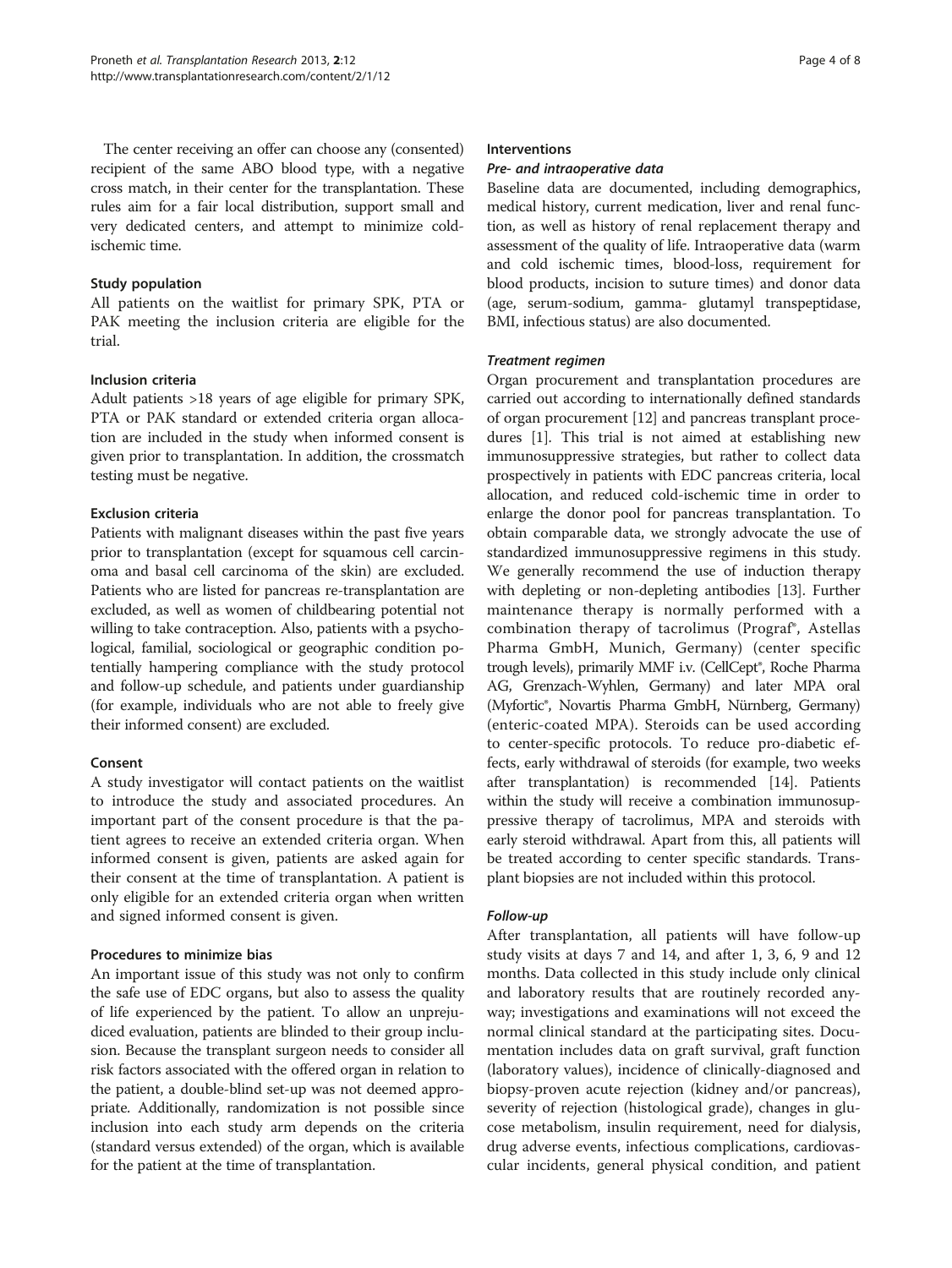survival. At day 0 and at months 3, 6 and 12, a quality of life assessment will be performed (standardized questionnaire SF-12). During recruitment and follow-up of patients, regular monitoring of safety and endpoint data is performed according to good clinical practice (GCP) guidelines.

#### Clinical sites

The study is planned as a multicenter (up to 20 sites) trial within Germany. As transplantation numbers in Germany are low for single centers, multiple sites are necessary to achieve the required patient number within a reasonable amount of time.

#### Safety aspects

The Ethics Committee of the University Regensburg approved the study protocol on 17 December 2010 (number 10-101-0243), with approval following for all other participating sites. The study complies with the Declaration of Helsinki and the principles of GCP guidelines. Informed consent is obtained from each patient in written form while being on the waitlist and again prior to transplantation. A medical doctor familiar with the study informs the patient about the nature, duration and possible consequences of the trial. Patient safety and all potential threats for the patients are monitored once a year by an independent data monitoring committee. Qualified personnel at the sponsor site continuously review safety data, including adverse events and serious adverse events.

# Sample size calculation

The sample size was calculated by means of the primary endpoint, pancreas allograft survival rate after three months, on the assumption that a rate of 80% can be expected [\[15,16](#page-7-0)] whereas, the minimal accepted survival rate is 65%. The limit of 65% is based on the maximally acceptable lower organ survival rate, as agreed by the clinical trial centers. The significance level of alpha (onesided) was set to 0.05 and beta was set to 0.20. This is in accordance with the estimation of a one-sided 95% confidence interval for the survival rate after three months. Assuming that a one-sided, binomial hypothesis test with a target significance level  $\alpha = 0.05$  and a target power 1−β = 0.80 will be used for analysis, 55 patients with an extended donor pancreas allograft should be enrolled in this study. A sample size of 55 patients with extended donor pancreas allografts achieves 80% power to distinguish between the two proportions 65%  $(p_0)$  and 80% (p1) using a one-sided, binomial hypothesis test with a target significance level of 0.05. The control group should be of equal size for analyzing the secondary endpoints. Assuming a maximal dropout rate of 10%, a total of 120 patients will be required. Sample size was estimated based on exact binomial probabilities and calculation was performed using NCSS-PASS 2000. No power analysis for secondary endpoints was done.

#### Statistical analysis

A one-sided, binomial hypothesis test with a target significance level  $\alpha = 0.05$  and a target power 1–β = 0.80 will be used for analysis of the primary endpoint. The primary analysis will be based on the intention-to-treat (ITT) analysis set. However, a sensitivity analysis will be done on a per-protocol (PP) analysis set. The latter serves to assess the robustness of the results. All safety data will be analyzed by means of the safety population. For the secondary endpoints the treatment group will be compared to the control group, and all statistical tests will be two sided and will be done at the 0.05 significance level. The exact analyzing strategies of all secondary endpoints will be further specified in a Statistical Analysis Plan, which will be finalized prior to database lock. The statistical analysis will be done by the Center for Clinical Studies at the University Hospital Regensburg.

#### Current status

The first center was initiated in July 2011 and the first patient was enrolled on 26 July 2011. The last two centers have been initiated in January 2013. Of all 20 German centers, 12 centers are actively recruiting patients by now.

# **Discussion**

A recent single center study showed a 20-year survival rate of 58% after SPK; in comparison, the 20-year survival rate was 0% for patients who stayed on insulin therapy and dialysis [\[1](#page-7-0)]. An analysis of the Organ Procurement and Transplantation (OPTN) registries including 12,478 patients also reveals remarkable advantages of SPK transplantation. Data showed only a 58% fouryear survival rate for patients on the waitlist, compared to a four-year survival rate of 90% after SPK [\[17\]](#page-7-0). To put this in perspective, the survival time on the waiting list is worse than for patients with stage 3 colon cancer [\[18](#page-7-0)]. Therefore, all patients with type 1 diabetes and impaired kidney function should be transplanted as soon as possible.

With this stark realization in times of organ shortage, new strategies to expand the donor pool are needed. Success in this regard has been realized with other organ transplants. For instance, the use of 'marginal' or 'extended' criteria donor organs is well established now, such as the so-called European Senior Donor Program for kidneys. Here, the potential higher risk associated with an older organ was compensated by the benefit of a short ischemic time through a change in the allocation system to only regional allocation [\[19,20](#page-7-0)]. Regarding pancreas transplantation, there are different factors that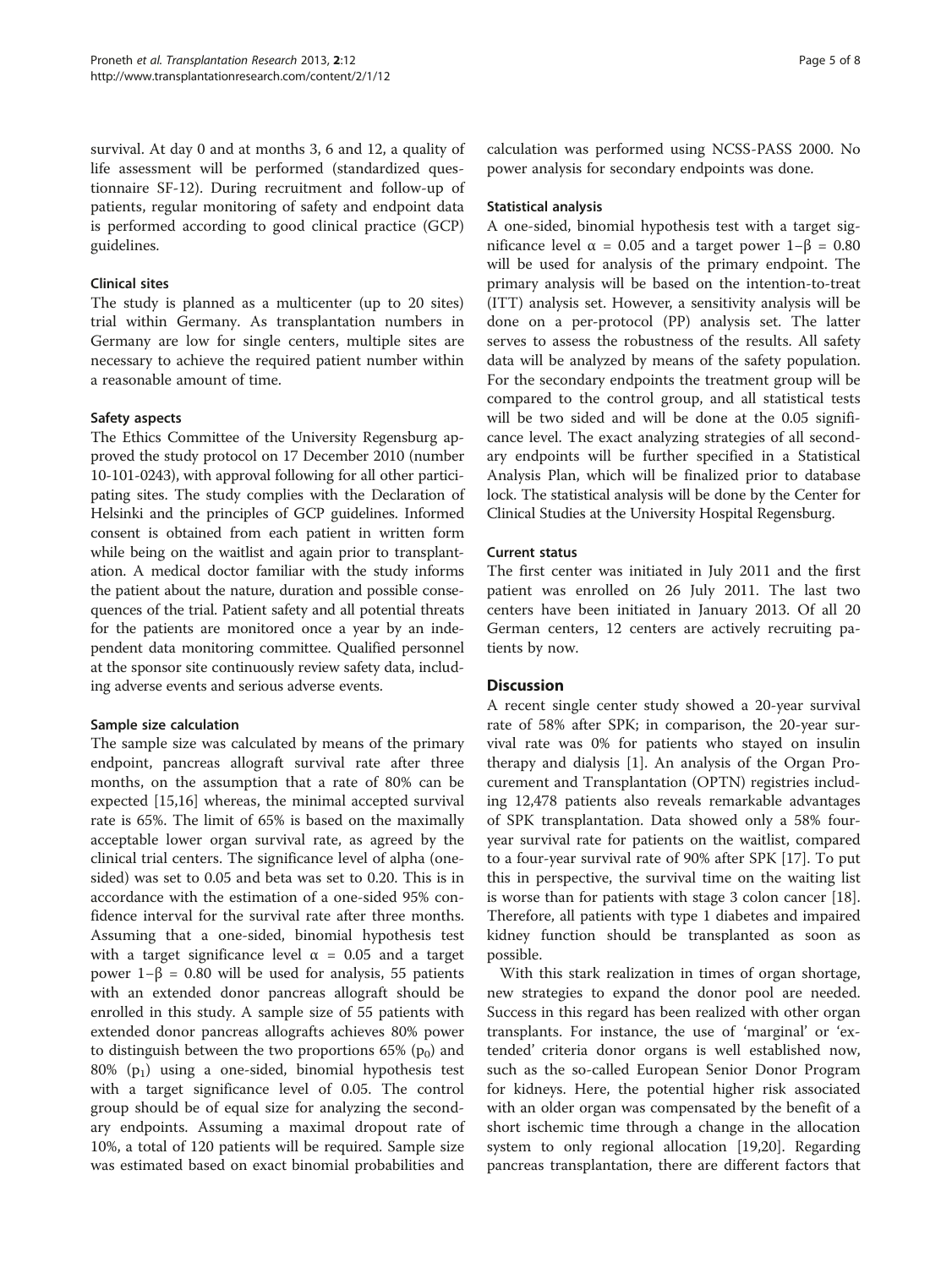have to be considered when trying to expand the donor pool. There are data from other allocation areas throughout the world (United Network for Organ Sharing (UNOS) or UK) that a good overall outcome after pancreas transplantation can be achieved with donors exceeding the standard allocation criteria as currently defined by ET, if the cold ischemic time is kept short. In Great Britain, a local retrieval and allocation system was established in 2000 [\[21\]](#page-7-0), resulting in a steep increase in pancreas transplantation [[22,23\]](#page-7-0) via extensive use of extended pancreas donors. These extended criteria avoid the donor BMI restriction and accept donors with an age between 8 and 68 years. Meanwhile 350 SPK and PTA were transplanted with an excellent one-year pancreas survival of 91%, kidney survival of 95% and a patient survival of 96% [[24](#page-7-0)].

A retrospective analysis of OPTN registries in the US compared 8,850 SPK from young donors versus 776 SPK from donors > 45 years. The analysis showed that patients transplanted earlier using an organ from an older donor have similar survival rates when compared to those recipients waiting for a young donor for more than 1.5 years [[25](#page-7-0)]. Good results were also achieved with extended and older pancreas donor organs in the US [[16,26-](#page-7-0)[30\]](#page-8-0). However, it is important to note that these data are only available from retrospective database analyses. Nonetheless, to keep ischemia times short, high volume centers outside of the ET zone use a regional allocation system [\[1](#page-7-0)-[3,](#page-7-0)[31-33\]](#page-8-0).

For Germany, the existing allocation system has led to long ischemic times due to transportation issues; this fact is reflected in poorer outcomes in Germany [[34](#page-8-0),[35](#page-8-0)] compared to high volume centers in the UK [\[24](#page-7-0)], USA  $[1,3,36]$  $[1,3,36]$  $[1,3,36]$  and Italy  $[15,32]$  $[15,32]$  $[15,32]$ . To address this problem, with the EXPAND study we are aiming to obtain prospective high-level evidence for changing our allocation system to regional-based allocation. It is expected that the potential higher risk of delayed graft function and pancreatitis of EDC organs [\[37\]](#page-8-0) will be compensated by reduced ischemic times. The EXPAND study was developed with the aim of utilizing otherwise discarded EDC organs through this allocation strategy, leading to a significantly improved overall outcome in the ET zone. Moreover, this is the first study to evaluate the results of transplantation of EDC pancreas organs in a prospective clinical trial.

Interestingly, we can already report that after implementation of the rescue allocation system, transplant centers throughout Germany started to use EDC organs. This has led to an increase in transplant numbers - as had been anticipated when designing the study. Importantly, however, this does not mean that the quality of the transplanted organs and the success of this strategy are assured. This is what we expect to determine in our current trial and what

the authorities want to see before extending the rescue allocation system to the whole ET area.

### **Conclusions**

The EXPAND study is the first prospective trial comparing and evaluating the outcome of standard criteria deceased donor pancreas organs to extended criteria organs. If our hypothesis, that EDC organs can be used with a similar outcome without additional risk for the patient is correct, the pancreas donor pool will successfully be expanded in the ET region. This will lead to more transplantations and shorter times on the waitlist with significantly reduced morbidity, increased life expectancy and better quality of life for many patients.

#### Abbreviations

BMI: Body mass index; DSO: Deutsche Stiftung Organtransplantation; EDC: Extended donor criteria; EPAS: Eurotransplant pancreas allocation system; ET: Eurotransplant; MMF: Mycophenolate moffetil CellCept; MPA: Mycophenolic acid Myfortic; OPTN: Organ Procurement and Transplantation; PAK: Pancreas after kidney transplantation; PTA: Pancreas transplantation alone; SPK: Simultaneous pancreas and kidney transplantation.

#### Competing interests

HJS has received lecture honoraria and reimbursement of travel expenses from Novartis, Astellas, Pfizer and Roche. He receives research support from Pfizer and Novartis. SF has received lecture honoraria, reimbursement of travel expenses and receives research support from Novartis, Astellas, BMS and Roche. All other authors declare that they have no competing interests.

#### Authors' contributions

 $AP<sup>1</sup>$  contributed to launching and designing the study, coordination, writing the protocol and manuscript as well as data collection and inclusion of study patients and medical monitoring. AAS was involved in launching and designing the study, writing the protocol and manuscript and critical intellectual discussion of the manuscript as well as data collection and inclusion of study patients. FZ is the study statistician. JRF was involved in writing the protocol, local ethics approval and data monitoring. IH contributed to study coordination, local ethics approval and data monitoring. HA, PS<sup>18</sup> and RV were involved in launching and designing the study and critical intellectual discussion of the manuscript. WOB, TB, CD, MG, MH, SJ, SK, JK, SM, VM, SN, BN, AP<sup>15</sup>, FR, MAS, PS<sup>19</sup>, ST, TV and BB were involved in data collection and inclusion of study patients, local ethics approval and critical intellectual discussion of the manuscript. AOR was involved in launching the study and in implementation of the rescue allocation system. EKG and HJS were involved in study design and coordination, ethics approval and critical intellectual discussion of the manuscript. SAF initiated the study concept and ethics approval, and was involved in writing the protocol and manuscript. All authors read and approved the final manuscript.

#### Acknowledgements

We would like to thank the responsible staff within Eurotransplant and the DSO for contribution to establishment of the rescue allocation system. We would also like to thank the supportive personnel at each site who helped in revising and submitting the different versions of the study protocol to their respective ethics commission.

#### Author details

<sup>1</sup>Department of Surgery, University Hospital Regensburg, Franz-Josef-Strauss-Allee 11, 93053 Regensburg, Germany. <sup>2</sup>Department of General and Visceral Surgery, Goethe-University Hospital and Clinics, Theodor-Stern-Kai 7, 60590 Frankfurt am Main, Germany. <sup>3</sup>Centre for Clinical Studies, University Hospital Regensburg, Franz-Josef-Strauss-Allee 11, 93053 Regensburg, Germany. <sup>4</sup>Ludwig Maximilian's University, Department of Surgery, University Hospital Grosshadern, Marchioninistrasse 15, 81377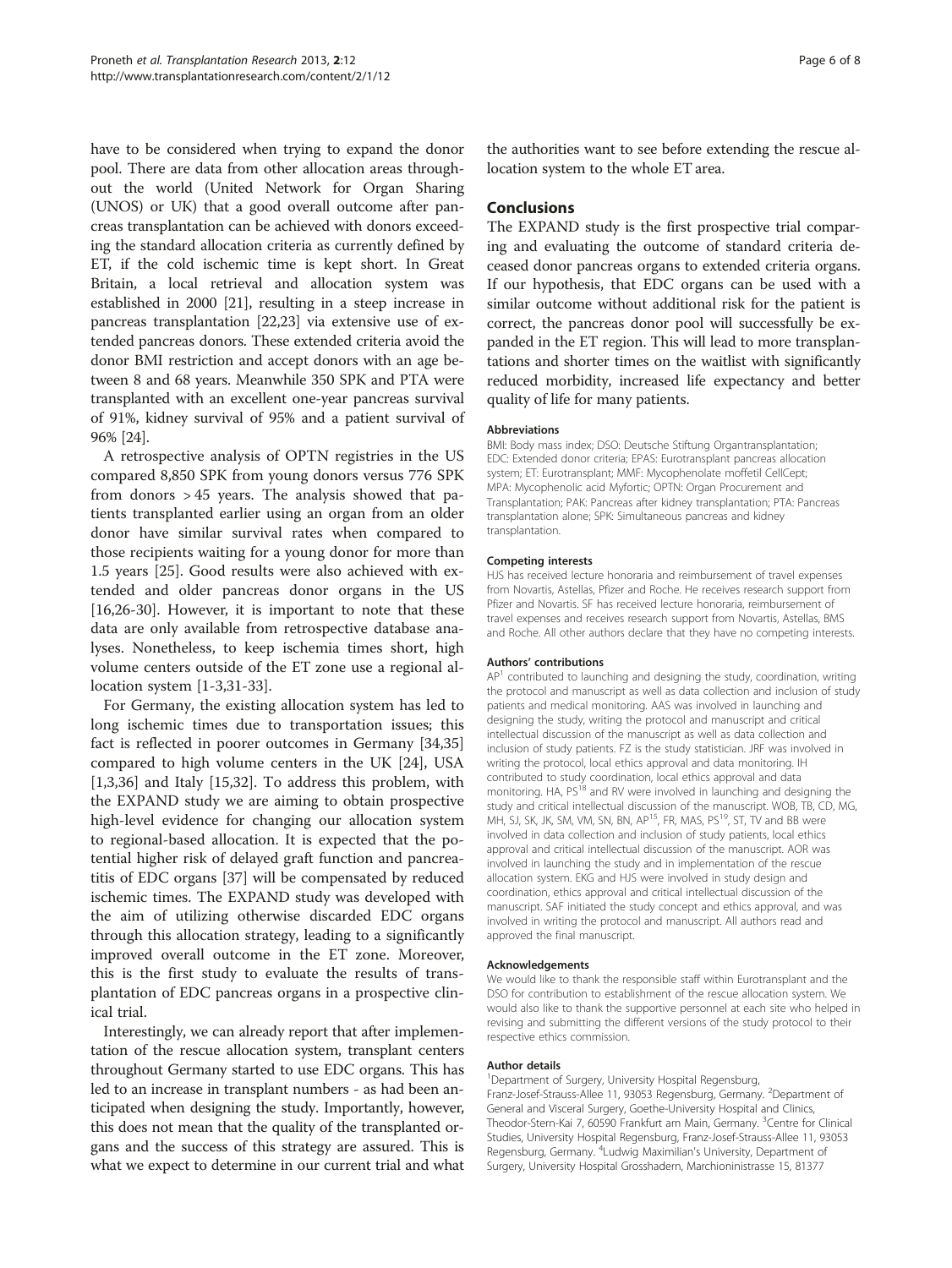<span id="page-7-0"></span>Munich, Germany. <sup>5</sup>Department of General and Thoracic Surgery, University Hospital Schleswig-Holstein, Arnold-Heller-Strasse 3, 24105 Kiel, Germany. 6 Department of Visceral, Thoracic and Vascular Surgery, University Hospital Marburg, Baldingerstrasse, 35043 Marburg, Germany. <sup>7</sup>Department of General, Visceral and Transplantation Surgery, Johannes Gutenberg University Mainz, Langenbeckstrasse 1, 55131 Mainz, Germany. <sup>8</sup>Department of Visceral, Transplantation, Vascular and Thoracic Surgery, University Hospital of Leipzig, Liebigstrasse 20, 04103 Leipzig, Germany. <sup>9</sup>Department of General, Thoracic and Vascular Surgery, University of Dresden, Fetscherstrasse 74, 01307<br>Dresden, Germany. <sup>10</sup>Visceral and Transplantation Surgery, Hannover Medical School, General, Carl-Neuberg-Strasse 1, 30625 Hannover, Germany. <sup>11</sup>Department of Surgery, University Hospital Bonn, Sigmund-Freud-Strasse 25, 53127 Bonn, Germany. <sup>12</sup>Department of Surgery, University Hospital Erlangen, Krankenhausstrasse 12, 91054 Erlangen, Germany. <sup>13</sup>Department of General, Visceral and Transplant Surgery, University Hospital Tübingen, Hoppe-Seyler-Str. 3, 72076 Tübingen, Germany. <sup>14</sup>Department of Hepatobiliary Surgery and Visceral Transplantation, University Medical Center Eppendorf, Martinistrasse 52, 20246 Hamburg, Germany. <sup>15</sup>Department of General, Visceral and Transplantation Surgery, Charité-University Medicine Berlin, Augustenburger Platz 1, 13353 Berlin, Germany. <sup>16</sup>Department of General, Visceral and Vascular Surgery, University Hospital Jena, Erlanger Allee 101, 07747 Jena, Germany. 17Cologne-Merheim Medical Center, Department of Abdominal, Vascular, and Transplant Surgery, Witten/Herdecke University, Ostmerheimer Strasse 200, 51109 Cologne, Germany. <sup>18</sup>Clinic for General, Visceral and Transplantation Surgery, University Hospital of Heidelberg, Im Neuenheimer Feld 110, 69120 Heidelberg, Germany. 19Department of Surgery, Knappschafts-Hospital, Ruhr-University Bochum, In der Schornau 23- 25, 44892 Bochum, Germany. 20Klinikum Rechts der Isar, Department of Surgery, Technical University of Munich, Ismaninger Strasse 22, 81675 Munich, Germany. 21Department of General Surgery, University Hospital of Muenster, Albert-Schweitzer-Campus 1, 48149 Muenster, Germany. <sup>22</sup>Eurotransplant International Foundation, 2301CH, Leiden, The Netherlands. <sup>23</sup>Department of Internal Medicine II, University Hospital Regensburg, Franz-Josef-Strauss-Allee 11, 93053 Regensburg, Germany.

#### Received: 15 March 2013 Accepted: 20 June 2013 Published: 1 July 2013

#### References

- 1. Sollinger HW, Odorico JS, Becker YT, D'Alessandro AM, Pirsch JD: One thousand simultaneous pancreas-kidney transplants at a single center with 22-year follow-up. Ann Surg 2009, 250:618–630.
- 2. White SA, Shaw JA, Sutherland DE: Pancreas transplantation. Lancet 2009, 373:1808–1817.
- 3. Becker BN, Brazy PC, Becker YT, Odorico JS, Pintar TJ, Collins BH, Pirsch JD, Leverson GE, Heisey DM, Sollinger HW: Simultaneous pancreas-kidney transplantation reduces excess mortality in type 1 diabetic patients with end-stage renal disease. Kidney Int 2000, 57:2129-2135.
- 4. Ojo AO, Meier-Kriesche HU, Hanson JA, Leichtman A, Magee JC, Cibrik D, Wolfe RA, Port FK, Agodoa L, Kaufman DB, Kaplan B: The impact of simultaneous pancreas-kidney transplantation on long-term patient survival. Transplantation 2001, 71:82–90.
- 5. Tyden G, Bolinder J, Solders G, Brattstrom C, Tibell A, Groth CG: Improved survival in patients with insulin-dependent diabetes mellitus and endstage diabetic nephropathy 10 years after combined pancreas and kidney transplantation. Transplantation 1999, 67:645–648.
- 6. Ojo AO, Meier-Kriesche HU, Arndorfer JA, Leichtman AB, Magee JC, Cibrik DM, Wolfe RA, Port FK, Agodoa L, Kaufman DB, Kaplan B: Long-term benefit of kidney-pancreas transplants in type 1 diabetics. Transplant Proc 2001, 33:1670–1672.
- 7. Biesenbach G, Konigsrainer A, Gross C, Margreiter R: Progression of macrovascular diseases is reduced in type 1 diabetic patients after more than 5 years successful combined pancreas-kidney transplantation in comparison to kidney transplantation alone. Transpl Int 2005, 18:1054–1060.
- 8. Giannarelli R, Coppelli A, Sartini M, Aragona M, Boggi U, Vistoli F, Rizzo G, Del Prato S, Mosca F, Marchetti P: Effects of pancreas-kidney transplantation on diabetic retinopathy. Transpl Int 2005, 18:619–622.
- 9. Koznarova R, Saudek F, Sosna T, Adamec M, Jedinakova T, Boucek P, Bartos V, Lanska V: Beneficial effect of pancreas and kidney
- 10. Kennedy WR, Navarro X, Goetz FC, Sutherland DE, Najarian JS: Effects of pancreatic transplantation on diabetic neuropathy. N Engl J Med 1990, 322:1031–1037.
- 11. Loss M, Drewitz KP, Apfelbacher CJ, van Rosmalen MD, Rahmel A, Schlitt HJ, Loss J: Why offered pancreases are refused in the allocation process-a descriptive study using routine data from eurotransplant. Transplantation 2013, 95:1134–1141.
- 12. Vinkers MT, Rahmel AO, Slot MC, Smits JM, Schareck WD: How to recognize a suitable pancreas donor: a Eurotransplant study of preprocurement factors. Transplant Proc 2008, 40:1275–1278.
- 13. Burke GW 3rd, Kaufman DB, Millis JM, Gaber AO, Johnson CP, Sutherland DE, Punch JD, Kahan BD, Schweitzer E, Langnas A, Perkins J, Scandling J, Concepcion W, Stegall MD, Schulak JA, Gores PF, Benedetti E, Danovitch G, Henning AK, Bartucci MR, Smith S, Fitzsimmons WE: Prospective, randomized trial of the effect of antibody induction in simultaneous pancreas and kidney transplantation: three-year results. Transplantation 2004, 77:1269–1275.
- 14. Mineo D, Sageshima J, Burke GW, Ricordi C: Minimization and withdrawal of steroids in pancreas and islet transplantation. Transpl Int 2009, 22:20–37.
- 15. Boggi U, Mosca F, Vistoli F, Signori S, Del Chiaro M, Bartolo TV, Amorese G, Coppelli A, Marchetti P, Mariotti R, Rondini L, Del Prato S, Rizzo G: Ninety-five percent insulin independence rate 3 years after pancreas transplantation alone with portal-enteric drainage. Transplant Proc 2005, 37:1274–1277.
- 16. Krieger NR, Odorico JS, Heisey DM, D'Alessandro AM, Knechtle SJ, Pirsch JD, Sollinger HW: Underutilization of pancreas donors. Transplantation 2003, 75:1271–1276.
- 17. Gruessner RW, Sutherland DE, Gruessner AC: Mortality assessment for pancreas transplants. Am J Transplant 2004, 4:2018–2026.
- 18. Nakamura T, Onozato W, Mitomi H, Naito M, Sato T, Ozawa H, Hatate K, Ihara A, Watanabe M: Retrospective, matched case–control study comparing the oncologic outcomes between laparoscopic surgery and open surgery in patients with right-sided colon cancer. Surg Today 2009, 39:1040–1045.
- 19. Bodingbauer M, Pakrah B, Steininger R, Berlakovich G, Rockenschaub S, Wekerle T, Muehlbacher F: The advantage of allocating kidneys from old cadaveric donors to old recipients: a single-center experience. Clin Transplant 2006, 20:471–475.
- 20. Cohen B, Smits JM, Haase B, Persijn G, Vanrenterghem Y, Frei U: Expanding the donor pool to increase renal transplantation. Nephrol Dial Transplant 2005, 20:34–41.
- 21. Watson CJ, Rudge C: Current practices of donor pancreas allocation in the UK: future implications for pancreas and islet transplantation. Transpl Int 2005, 18:1388. author reply 1389.
- 22. Ridgway D, Manas D, Shaw J, White S: Preservation of the donor pancreas for whole pancreas and islet transplantation. Clin Transplant 2010, 24:1-19.
- 23. Ridgway DM, White SA, Kimber RM, Nicholson ML: Current practices of donor pancreas allocation in the UK: future implications for pancreas and islet transplantation. Transpl Int 2005, 18:828–834.
- 24. Muthusamy AS, Vaidya AC, Sinha S, Roy D, Elker DE, Friend PJ: Alemtuzumab induction and steroid-free maintenance immunosuppression in pancreas transplantation. Am J Transplant 2008, 8:2126–2131.
- 25. Salvalaggio PR, Schnitzler MA, Abbott KC, Brennan DC, Irish W, Takemoto SK, Axelrod D, Santos LS, Kocak B, Willoughby L, Lentine KL: Patient and graft survival implications of simultaneous pancreas kidney transplantation from old donors. Am J Transplant 2007, 7:1561-1571.
- 26. Andreoni KA, Brayman KL, Guidinger MK, Sommers CM, Sung RS: Kidney and pancreas transplantation in the United States, 1996–2005. Am J Transplant 2007, 7:1359–1375.
- 27. Desschans B, Van Gelder F, Van Hees D, de Rocy J, Monbaliu D, Aerts R, Coosemans W, Pirenne J: Evolution in allocation rules for renal, hepatic, pancreatic and intestinal grafts. Acta Chir Belg 2008, 108:31-34.
- 28. Fernandez LA, Di Carlo A, Odorico JS, Leverson GE, Shames BD, Becker YT, Chin LT, Pirsch JD, Knechtle SJ, Foley DP, Sollinger HW, D'Alessandro AM: Simultaneous pancreas-kidney transplantation from donation after cardiac death: successful long-term outcomes. Ann Surg 2005, 242:716–723.
- 29. Neidlinger NA, Odorico JS, Sollinger HW, Fernandez LA: Can 'extreme' pancreas donors expand the donor pool? Curr Opin Organ Transplant 2008, 13:67–71.